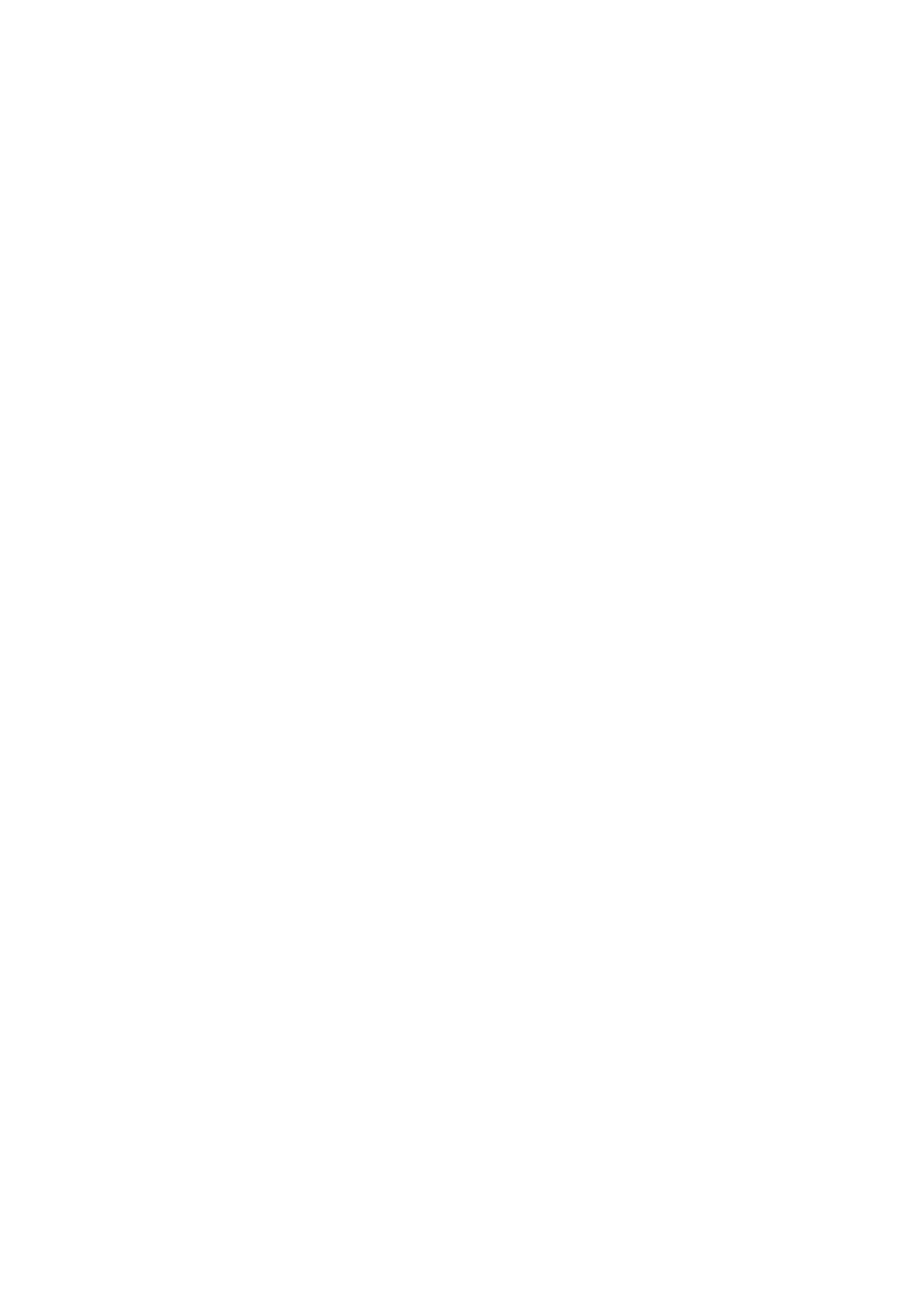# **Preface**

The workshop series on Natural Language Processing (NLP) for Computer-Assisted Language Learning (NLP4CALL) is a meeting place for researchers working on the integration of Natural Language Processing and Speech Technologies in CALL systems and exploring the theoretical and methodological issues arising in this connection. The latter includes, among others, insights from Second Language Acquisition (SLA) research, on the one hand, and promote development of "Computational SLA" through setting up Second Language research infrastructure(s), on the other.

The intersection of Natural Language Processing (or Language Technology / Computational Linguistics) and Speech Technology with Computer-Assisted Language Learning (CALL) brings "understanding" of language to CALL tools, thus making CALL intelligent. This fact has given the name for this area of research – Intelligent CALL, ICALL. As the definition suggests, apart from having excellent knowledge of Natural Language Processing and/or Speech Technology, ICALL researchers need good insights into second language acquisition theories and practices, as well as knowledge of second language pedagogy and didactics. This workshop invites therefore a wide range of ICALL-relevant research, including studies where NLP-enriched tools are used for testing SLA and pedagogical theories, and vice versa, where SLA theories, pedagogical practices or empirical data are modeled in ICALL tools. The NLP4CALL workshop series is aimed at bringing together competences from these areas for sharing experiences and brainstorming around the future of the field.

### **We invited papers:**

- that describe research directly aimed at ICALL;
- that demonstrate actual or discuss the potential use of existing Language and Speech Technologies or resources for language learning;
- that describe the ongoing development of resources and tools with potential usage in ICALL, either directly in interactive applications, or indirectly in materials, application or curriculum development, e.g. learning material generation, assessment of learner texts/responses, individualized learning solutions, provision of feedback;
- that discuss challenges and/or research agenda for ICALL;
- that describe empirical studies on language learner data

As in the previous edition of the workshop, a special focus was given to the established and upcoming infrastructures aimed at SLA and learner corpus research, covering questions such as data collection, legal issues, reliability of annotation, annotation tool development, search environments for SLA-relevant data, etc. We encouraged paper presentations and software demonstrations describing the above-mentioned themes primarily, but not exclusively, for the Nordic languages.

This year, we had the pleasure to welcome two invited speakers: Thomas François (Université catholique de Louvain) and Egon Stemle (Eurac Research).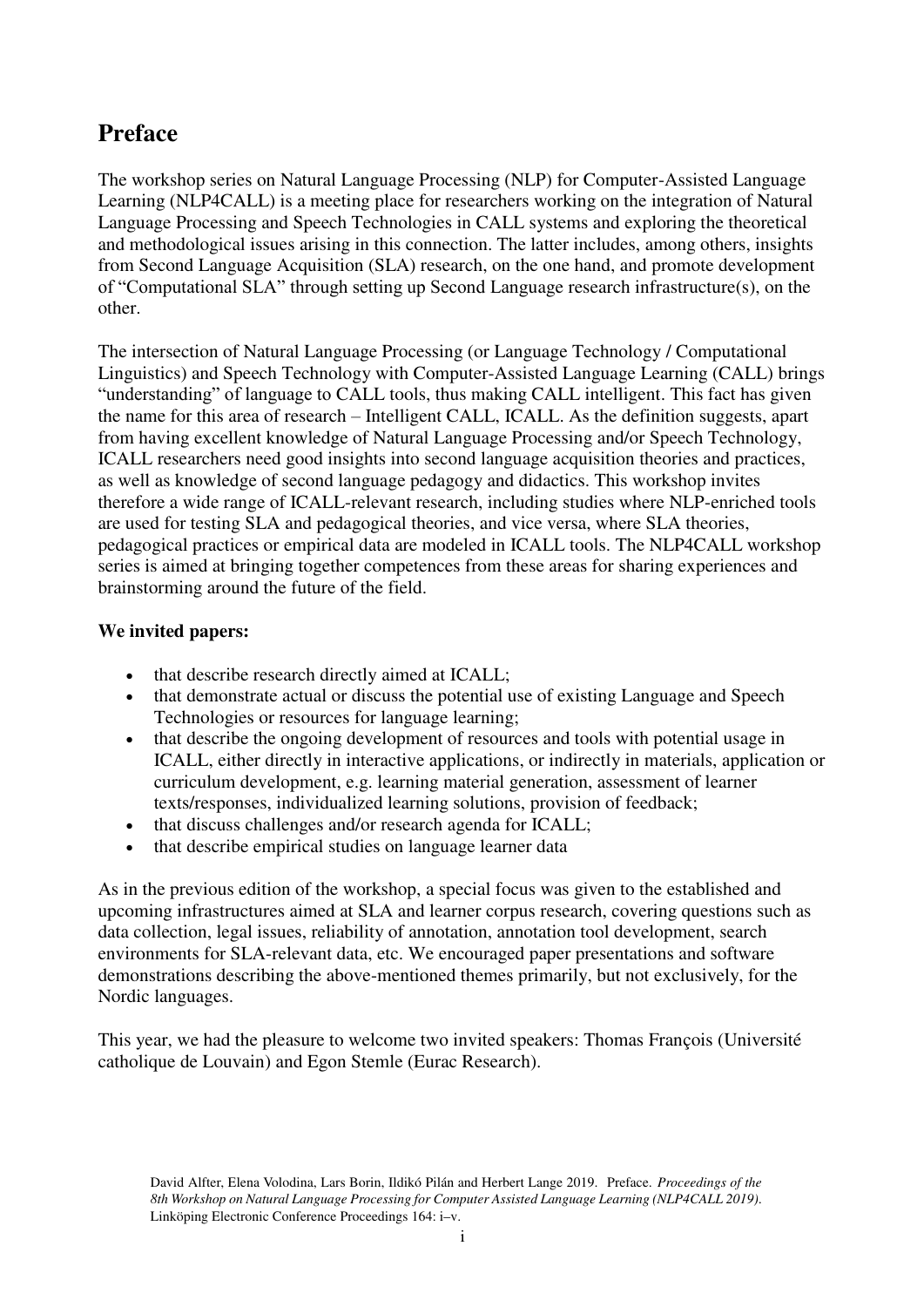**Thomas François** is Assistant Professor in Applied Linguistics and Natural Language Processing at UCLouvain (Cental). His work focuses on automatic assessment of text readability, automatic text simplification, complex word identification, efficient communication in business, and the use of French as a professional language. He has been an invited researcher at IRCS (University of Pennsylvania) as a Fulbright and BAEF fellow and, later, has been a FNRS postdoctoral researcher. He has led research projects such as CEFRLex<sup>1</sup>, a CEFR-graded lexicon for foreign language learning or AMesure<sup>2</sup>, a platform to support simple writing. His work on readability for French as a foreign language has been awarded the best thesis Award by the ATALA in 2012 and the best paper in the TALN2016 conference.

In this talk entitled *Assessing language complexity for L2 readers with NLP techniques and corpora*, he summarized the main trends regarding the automatic assessment of language complexity for L2 readers and focus on three research projects. To illustrate the readability approach, the DMesure project was presented. It is the first computational readability formula specialized for readers of French as a foreign language. Secondly, the talk discussed the use of corpora to assess language complexity through CEFRLex, an international project providing, for some of the main European languages, lexical resources describing the frequency distributions of words across the six levels of competence of the Common European Framework of Reference for Languages (CEFR). These distributions have been estimated on corpora of pedagogical materials intended for L2 purposes such as textbooks and simplified readers. The resulting resources have been manually checked and are machine-readable and open-licensed. The project also offers an interface allowing to automatically assess difficult words in a text in accordance with CEFRLex knowledge. Thirdly, the Predicomplex project illustrated the use of learner data. It consists in a personalized approach of vocabulary knowledge prediction using machine learning algorithms. He concluded his talk by highlighting some of the current challenges and research opportunities relative to language difficulty assessment for L2 learners.

**Egon Stemle** is a researcher in the Institute for Applied Linguistics at Eurac Research, Bolzano, Italy. He is a cognitive scientist with a focus in the area where computational linguistics and artificial intelligence converge. He works on the creation, standardisation, and interoperability of tools for editing, processing, and annotating linguistic data and enjoys working together with other scientists on their data but also collects or helps to collect new data from the Web, from computer-mediated communication and social media, and from language learners. He is an advocate of open science to make research and data available for others to consult or reuse in new research.

In recent years, the reproducibility of scientific research has become increasingly important, both for external stakeholders and for the research communities themselves. They all demand that empirical data collected and used for scientific research is managed and preserved in a way that research results are reproducible. In order to account for this, the FAIR guiding principles for data stewardship have been established as a framework for good data management aiming at the findability, accessibility, interoperability, and reusability of research data. A special role is played by natural language processing and its methods, which are an integral part of many other disciplines working with language data: Language corpora are often living objects – they are

l

<sup>1</sup> http://cental.uclouvain.be/cefrlex/

<sup>2</sup> http://cental.uclouvain.be/amesure/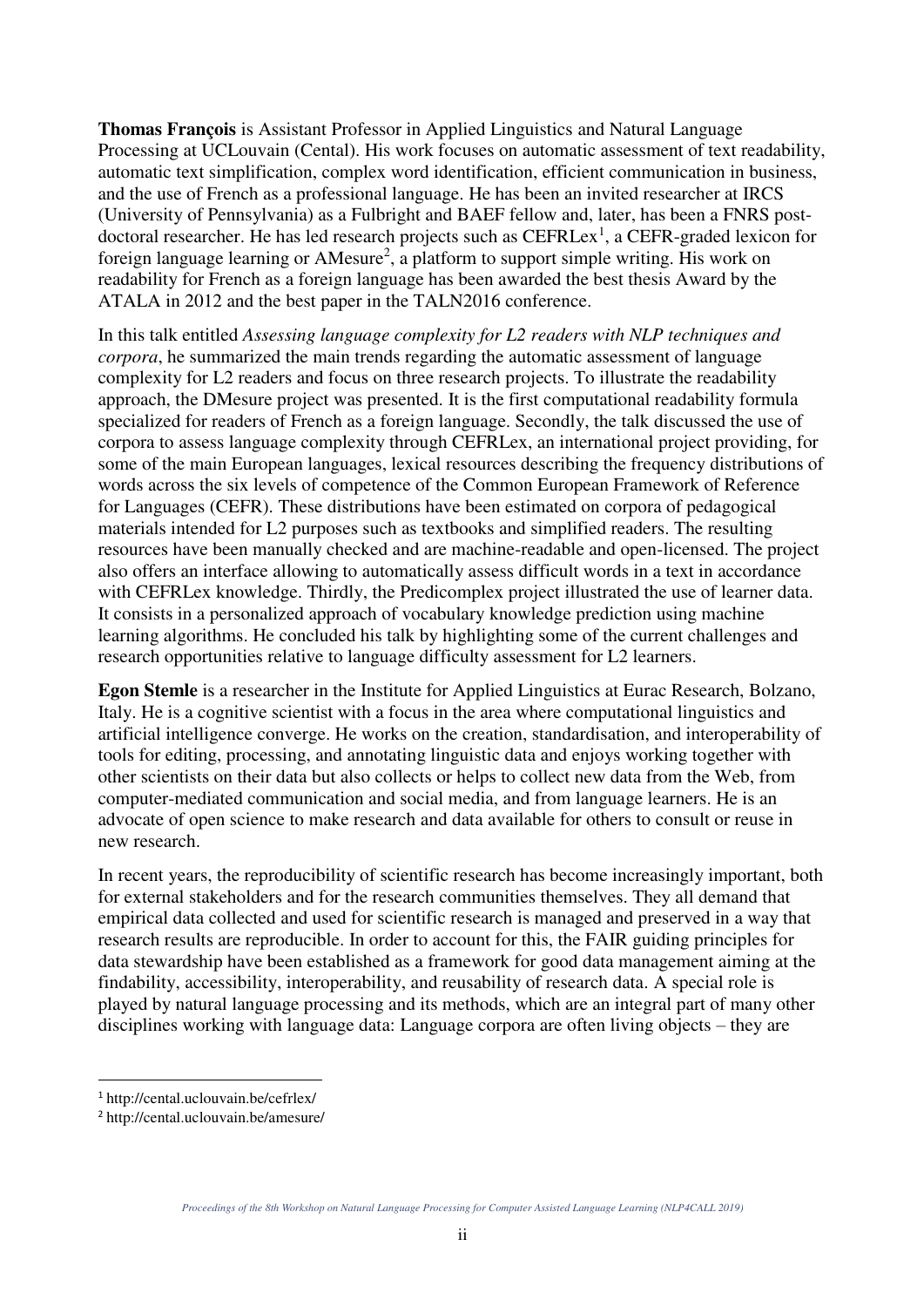constantly being improved and revised, and at the same time the processing tools are also regularly updated, which can lead to different results for the same processing steps.

In his talk entitled *Towards an infrastructure for FAIR language learner corpora*, he first investigated CMC corpora, which resemble language learner corpora in some core aspects, with regard to their compliance with the FAIR principles and discuss to what extent the deposit of research data in repositories of data preservation initiatives such as CLARIN, Zenodo or META-SHARE can assist in the provision of FAIR corpora. Second, he showed some modern software technologies and how they make the process of software packaging, installation, and execution and, more importantly, the tracking of corpora throughout their life cycle reproducible. This in turn makes changes to raw data reproducible for many subsequent analyses.

#### **Previous workshops**

This workshop follows a series of workshops on NLP4CALL organized by the NEALT Special Interest Group on Intelligent Computer-Assisted Language Learning (SIG-ICALL<sup>3</sup>). The workshop series has previously been financed by the Center for Language Technology<sup>4</sup> at the University of Gothenburg, and the Swedish Research Council's conference grant.

Submissions to the eight workshop editions have targeted a wide range of languages, ranging from well-resources languages (Chinese, German, English, French, Portuguese, Russian, Spanish) to lesser-resourced languages (Erzya, Arabic, Estonian, Irish, Komi-Zyrian, Meadow Mari, Saami, Udmurt, Võro). Among these, several Nordic languages have been targeted, namely Danish, Estonian, Finnish, Icelandic, Norwegian, Saami, Swedish and Võro. The wide scope of the workshop is also evident in the affiliations of the participating authors as illustrated in Table 1.

| <b>COUNTRY</b> | <b>NUMBER OF AUTHORS</b> |
|----------------|--------------------------|
| Australia      | 2                        |
| Belgium        | 4                        |
| Canada         | $\overline{4}$           |
| Denmark        | $\overline{2}$           |
| Estonia        | $rac{3}{9}$              |
| Finland        |                          |
| France         | 6                        |
| Germany        | 77                       |
| Iceland        | 3                        |
| Ireland        | $\overline{2}$           |
| Japan          | $\overline{2}$           |
| Netherlands    | 1                        |
| Norway         | 12                       |
| Portugal       | 5                        |
| Russia         | 10                       |
| Slovakia       | 1                        |
| Spain          | 3                        |
| Sweden         | 62                       |

<sup>3</sup> https://spraakbanken.gu.se/swe/forskning/ICALL/SIG-ICALL

4 http://clt.gu.se

 $\overline{a}$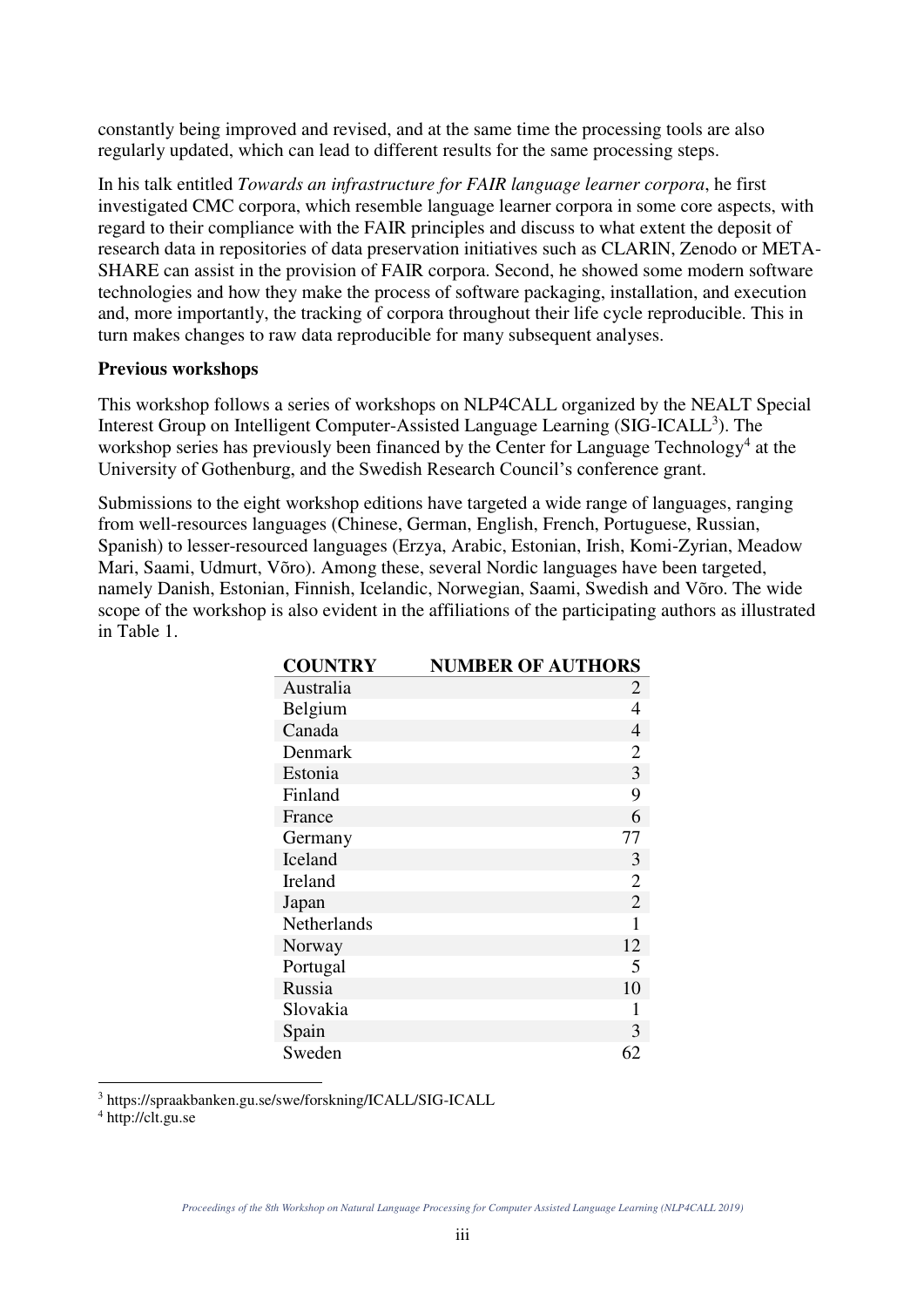| Switzerland                                        | 10 |
|----------------------------------------------------|----|
| UK.                                                |    |
| US                                                 |    |
| Table 1: Authors by affiliation country, 2012-2019 |    |

The acceptance rate has varied between 50% and 77%, the average being 64% (see Table 2). Although the acceptance rate is rather high, the reviewing process has always been very rigorous with two to three double-blind reviews per submission. This indicates that submissions to the workshop have usually been of high quality.

| <b>WORKSHOP</b> | <b>SUBMITTED</b> | <b>ACCEPTED</b>       | <b>ACCEPTANCE</b> |
|-----------------|------------------|-----------------------|-------------------|
| <b>YEAR</b>     |                  |                       | <b>RATE</b>       |
| 2012            | 12               | 8                     | 67%               |
| 2013            | 8                | $\overline{4}$        | 50%               |
| 2014            | 13               | 10                    | $77\%$            |
| 2015            | 9                | 6                     | 67%               |
| 2016            | 14               | 10                    | 72%               |
| 2017            | 13               | 7                     | 54%               |
| 2018            | 16               |                       | 69%               |
| 2019            | 16               | 10<br>$0.010$ $0.010$ | 63%               |

*Table 2: Submissions and acceptance raters, 2012-2019*

We would like to thank our Program Committee for providing detailed feedback on the reviewed papers.

- Lars Ahrenberg, Linköping University, Sweden
- David Alfter, University of Gothenburg, Sweden
- Lisa Beinborn, University of Amsterdam, Netherlands
- Eckhard Bick, University of Southern Denmark, Denmark
- Lars Borin, University of Gothenburg, Sweden
- António Branco, University of Lisbon, Portugal
- Jill Burstein, Educational Testing Service, USA
- Andrew Caines, University of Cambridge, UK
- Simon Dobnik, University of Gothenburg, Sweden
- Thomas François, UCLouvain, Belgium
- Johannes Graën, University of Gothenburg, Sweden
- Andrea Horbach, University of Duisburg-Essen, Germany
- Herbert Lange, University of Gothenburg and Chalmers University of Technology, Sweden
- John Lee, City University of Hong Kong, China
- Peter Ljunglöf, University of Gothenburg and Chalmers University of Technology, Sweden
- Montse Maritxalar, University of the Basque Country, Spain
- Beata Megyesi, Uppsala University, Sweden
- Detmar Meurers, University of Tübingen, Germany
- Ildikó Pilán, City University of Hong Kong, China and University of Oslo, Norway
- Martí Quixal, Universitat Oberta de Catalunya, Spain
- Robert Reynolds, Brigham Young University, USA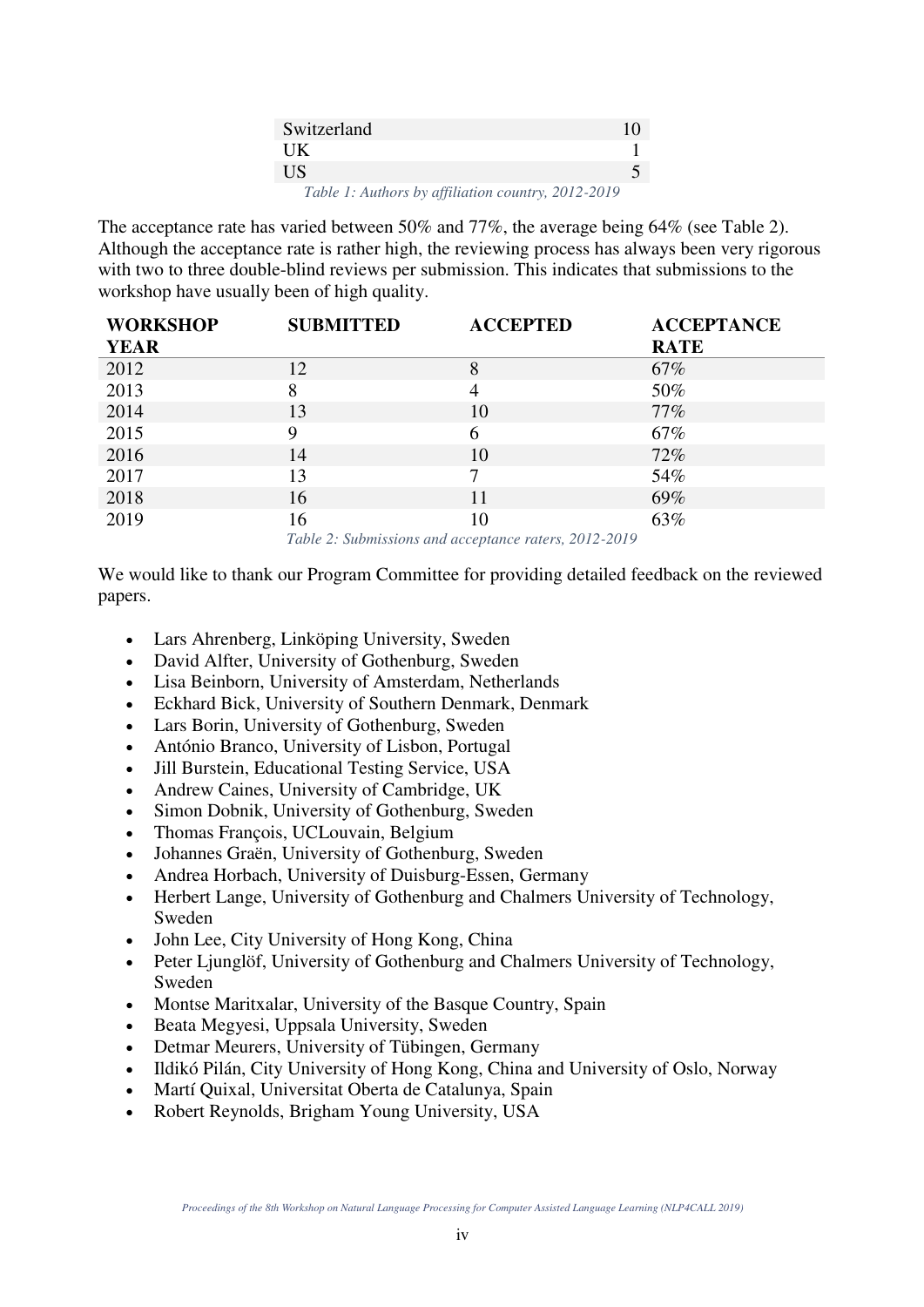- Gerold Schneider, University of Zurich, Switzerland
- Irina Temnikova, Sofia University, Bulgaria
- Cornelia Tschichold, Swansea University, UK
- Francis M. Tyers, Indiana University Bloomington, USA
- Sowmya Vajjala, National Research Council Canada, Canada
- Elena Volodina, University of Gothenburg, Sweden
- Mats Wirén, Stockholm University, Sweden
- Victoria Yaneva, University of Wolverhampton, UK
- Torsten Zesch, University of Duisburg-Essen, Germany
- Robert Östling, Stockholm University, Sweden

We intend to continue this workshop series, which so far has been the only ICALL-relevant recurring event based in the Nordic countries. Our intention is to co-locate the workshop series with the two major LT events in Scandinavia, namely SLTC (the Swedish Language Technology Conference) and NoDaLiDa (Nordic Conference on Computational Linguistics), thus making this workshop an annual event. Through this workshop, we intend to profile ICALL research in Nordic countries as well as beyond, and we aim at providing a dissemination venue for researchers active in this area.

Workshop website:

https://spraakbanken.gu.se/eng/research-icall/8th-nlp4call

Workshop organizers

David Alfter<sup>1</sup>, Elena Volodina<sup>1</sup>, Ildikó Pilán<sup>2</sup>, Herbert Lange<sup>3</sup>, Lars Borin<sup>1</sup>

1 Språkbanken, University of Gothenburg

<sup>2</sup>City University of Hong Kong and University of Oslo

<sup>3</sup> Department of Computer Science and Engineering, University of Gothenburg and Chalmers University of Technology

#### **Acknowledgements**

 $\overline{a}$ 

We gratefully acknowledge Riksbankens Jubileumsfond for the financial support for the two invited speakers: from the project on Development of lexical and grammatical competences in immigrant Swedish<sup>5</sup> (through a grant P17-0716:1) that provided funding for the invited speaker Thomas François, and from the SweLL research infrastructure project on Swedish Second language<sup>6</sup> (through a grant IN16-0464:1) regarding the invited speaker Egon Stemle.

<sup>5</sup> https://rj.se/en/anslag/2017/utveckling-av-lexikala-och-grammatiska-kompetenser-i-invandrarsvenska/

<sup>&</sup>lt;sup>6</sup> https://rj.se/en/anslag/2016/swell---electronic-research-infrastructure-on-swedish-learner-language/